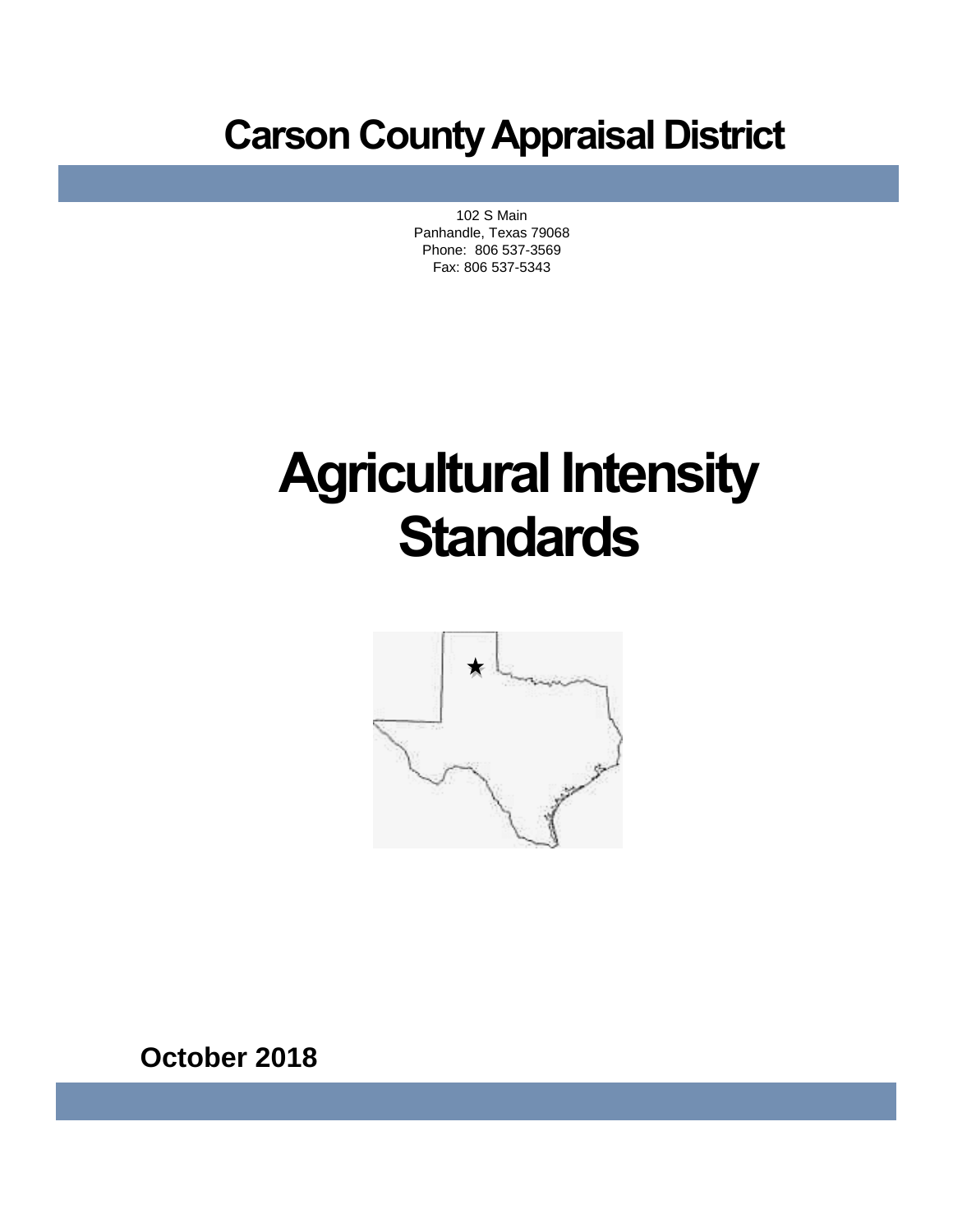#### **Agricultural Intensity Standards TABLE OF CONTENTS**

| Introduction                              | 3  |
|-------------------------------------------|----|
| Application                               | 3  |
| <b>Qualification of Land</b>              | 3  |
| <b>Tests</b>                              | 4  |
| <b>Land Test</b>                          | 4  |
| <b>Herd Size Test</b>                     | 4  |
| <b>Current Use Test</b>                   | 4  |
| <b>Intensity of Use Test</b>              | 4  |
| <b>Time Period Test</b>                   | 5  |
| <b>Types of Agricultural Operations</b>   | 5  |
| <b>Cow and Calf Operations</b>            | 5  |
| <b>Stocker and Feeder Calf Operations</b> | 5  |
| <b>Sheep Operations</b>                   | 6  |
| <b>Goat Operations</b>                    | 6  |
| <b>Horse Operations</b>                   | 6  |
| <b>Exotic Animal Operations</b>           | 7  |
| <b>Cropland Operations</b>                | 7  |
| <b>Orchard/Vineyard Operations</b>        | 7  |
| <b>Truck Farming Operations</b>           | 8  |
| Beekeeping/Apiculture Operations          | 8  |
| <b>Governmental Operations</b>            | 8  |
| <b>Wildlife Management Operations</b>     | 9  |
| 1-d-1 Rollback Tax Penalty                | 10 |
| <b>Stocking Rate Chart</b>                | 11 |
| <b>Animal Unit Equivalency Chart</b>      | 12 |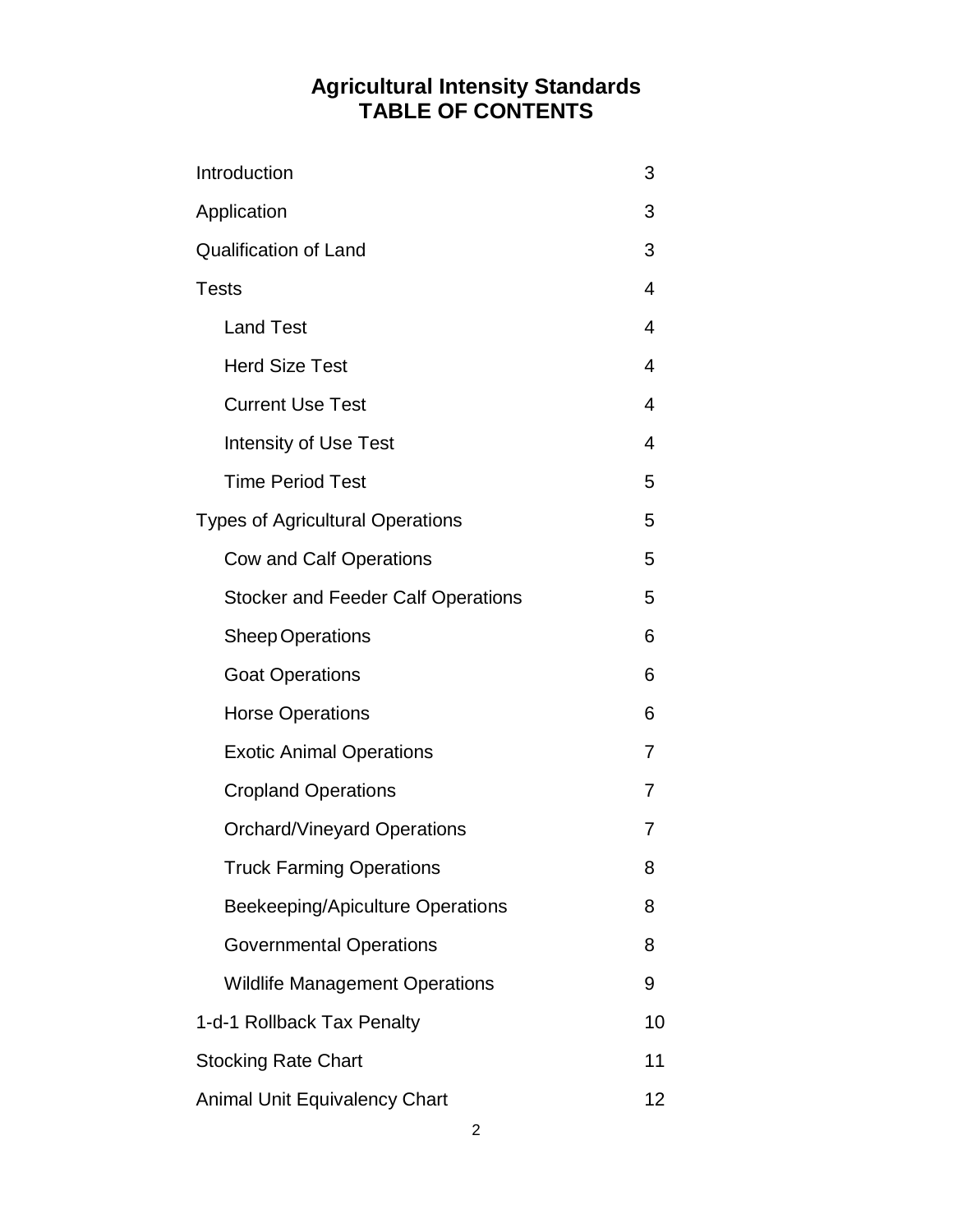#### **INTRODUCTION**

In 1966 voters approved the first agricultural appraisal law for ad valorem taxes in the State of Texas. This first law known as 1-d intended to protect the family farm from being taxed out of existence as Texas became more urbanized and market prices of agricultural land skyrocketed. Section 1-d is very restrictive as it applies only to land owned by families or individuals. Under 1-d, agriculture must also be the owner's primary occupation and primary source of income. As Texas became more urbanized and the number of agricultural producers began to drop, a new section was added to the law by voters in 1978. The constitution was amended to allow a second, more liberal agricultural appraisal law known as 1-d-1. Section 1-d-1 substantially expanded eligibility for productivity appraisal by individuals as well as corporations. Income and occupation do not apply under 1-d-1. In 1996 Wildlife Management was added as a subsection of 1-d-1 to include the management of native indigenous species as a qualification of productivity value. This Guideline will explain 1-d-1 agricultural appraisal, qualification and implementation. Due to the many different types of agricultural operations only the most common for the area will be covered in this guideline. Unique or "fad" agricultural operations will be considered on a case by case basis.

#### **APPLICATION**

A property owner must file an application for 1-d-1 Productivity Use between January 1 and April 30 of the tax year. Property owners may obtain an application from the Appraisal District Office. If you require more time, you may file a written request with the chief appraiser for up to 60 days if you have a good reason for needing extra time. If you miss the April 30 deadline you may file an application for late ag before the appraisal review board approves the appraisal records which is usually about July 20. In this case, the property owner will be charged a late penalty of 10% of the tax savings he obtained by getting agricultural appraisal for his land.

#### **QUALIFICATION OF LAND**

Agricultural appraisal applies only to the land and not to other property connected to the land. Improvements such as houses, barns, sheds, silos and other farm outbuildings must be appraised separately at market value. Fences are treated as appurtenances and are not appraised separately. Minerals such as oil, gas or any hard mineral such as coal must be appraised separately and at market value. Products of the agricultural operation such as apples, grain, hay, cattle, exotic animals, etc. in the hands of the producer are generally exempt from taxation because of other provisions of Texas law. Farm and ranch equipment designed and used primarily for agriculture known as implements of husbandry such as tractors, plows, post hole augers, irrigation sprinkler systems, etc. are also exempt. Some man-made alterations of, or additions to, agricultural land are valued as a part of the land. These appurtenances to the land such as canals, water wells, roads, stock tanks, and other similar improvements to the land are included in the value of the land and are not separately appraised. A grazing operation may include leased land that is not owned by the operator. A landowner may receive 1-d-1 Productivity Use Value on their land if it is leased for grazing and is used as a part of a larger operation. The proximity of the two tracts should be in line with what is typical for a producer that uses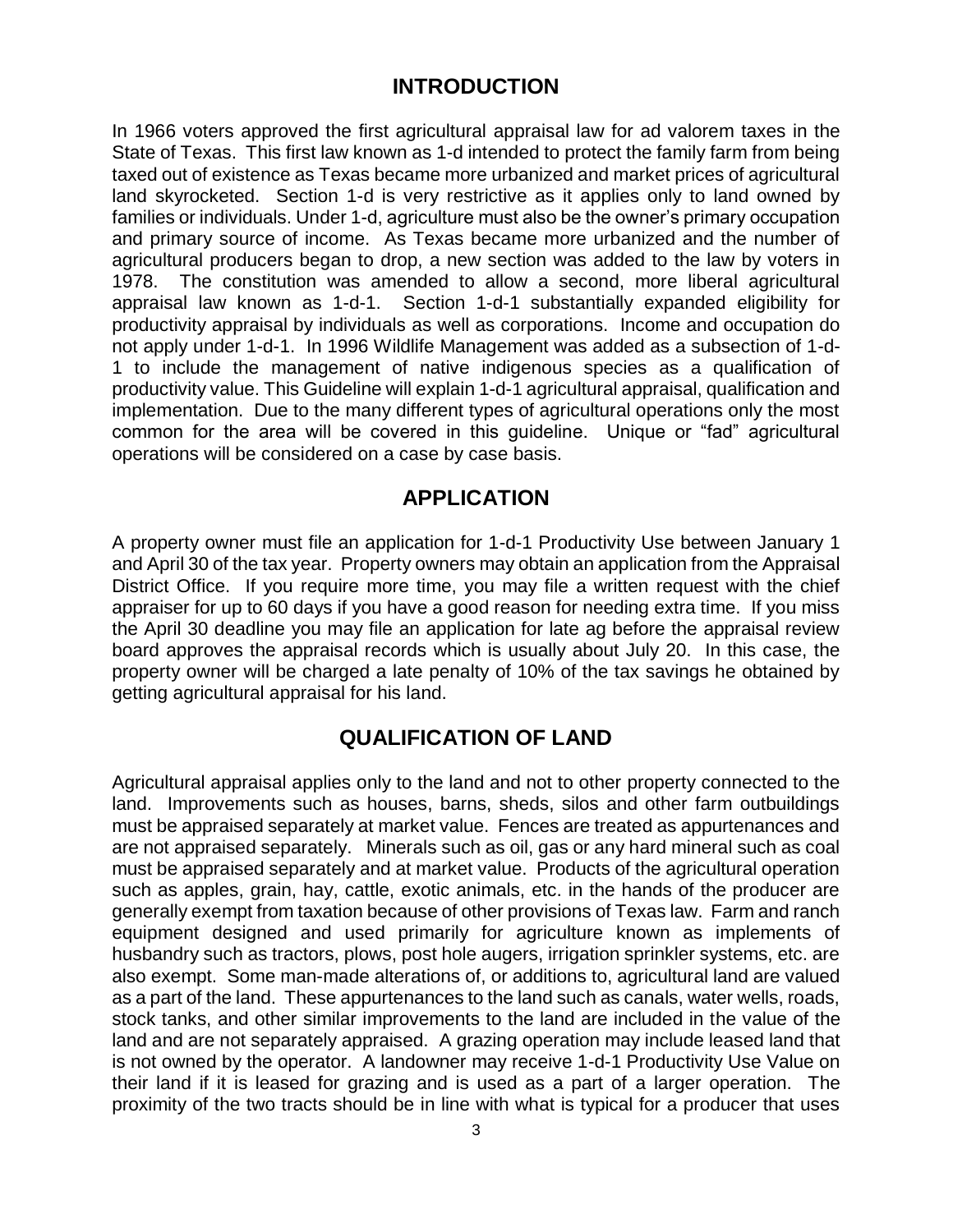leased land in his operation. The land should have fencing adequate for the type of animals being grazed on the land. There should be adequate working facilities such as pens, corrals, chutes and barns on the property or adjacent to the property. Some operators use portable working facilities and mention should be made of this in the application.

#### **TESTS**

In addition to having qualified land in order to receive a 1-d-1 Productivity Use Value, the agricultural operation must pass four separate tests. These tests are the herd size test, the current use test, the intensity of use test, and the time period test. These tests are explained below.

#### **HERD SIZE TEST**

It has been determined that all operations pertaining to grazing of the land including horse breeding operations and wildlife management in Carson County will have a typical herd size of at least three animal units. This means that the land being utilized by the herd must be able to sustain at least three animal units. A Stocking Rate Chart for the classes or types of land in Carson County is found on page 11 of this guideline.

#### **CURRENT USE TEST**

The land must be in agricultural use as of January 1 of the tax year or planned to be used for agricultural purposes very soon for one or more of the agricultural purposes which follow the different types of agricultural operations described in this guideline. This use must follow what is typical for the area for the type of agricultural operation taking place on the property. This use must be the land's primary use and not a secondary use. Small acreage that is not used as part of a larger operation and has a home built upon the tract is primarily residential in nature, with agricultural use as a secondary use. Homesites will be considered a separate land segment on the appraisal roll. Property owners may use their homestead exemption (up to 20 acres), if they qualify, on tracts that have more than one use. Carson CAD standardizes a minimum of 1 acre for a homesite on prudent and qualified agricultural parcels.

#### **INTENSITY OF USE TEST**

The land must be used to the degree of intensity that is typical for that type of operation in the area. If the land is not used as other land is typically used, then this type of agricultural use is said to be "token" agricultural use. For instance; if a field is plowed and planted once every three years and the other farmers in the area typically plow and plant the same type of crop every year, then this use is token use. This land would not qualify under the intensity of use qualifier.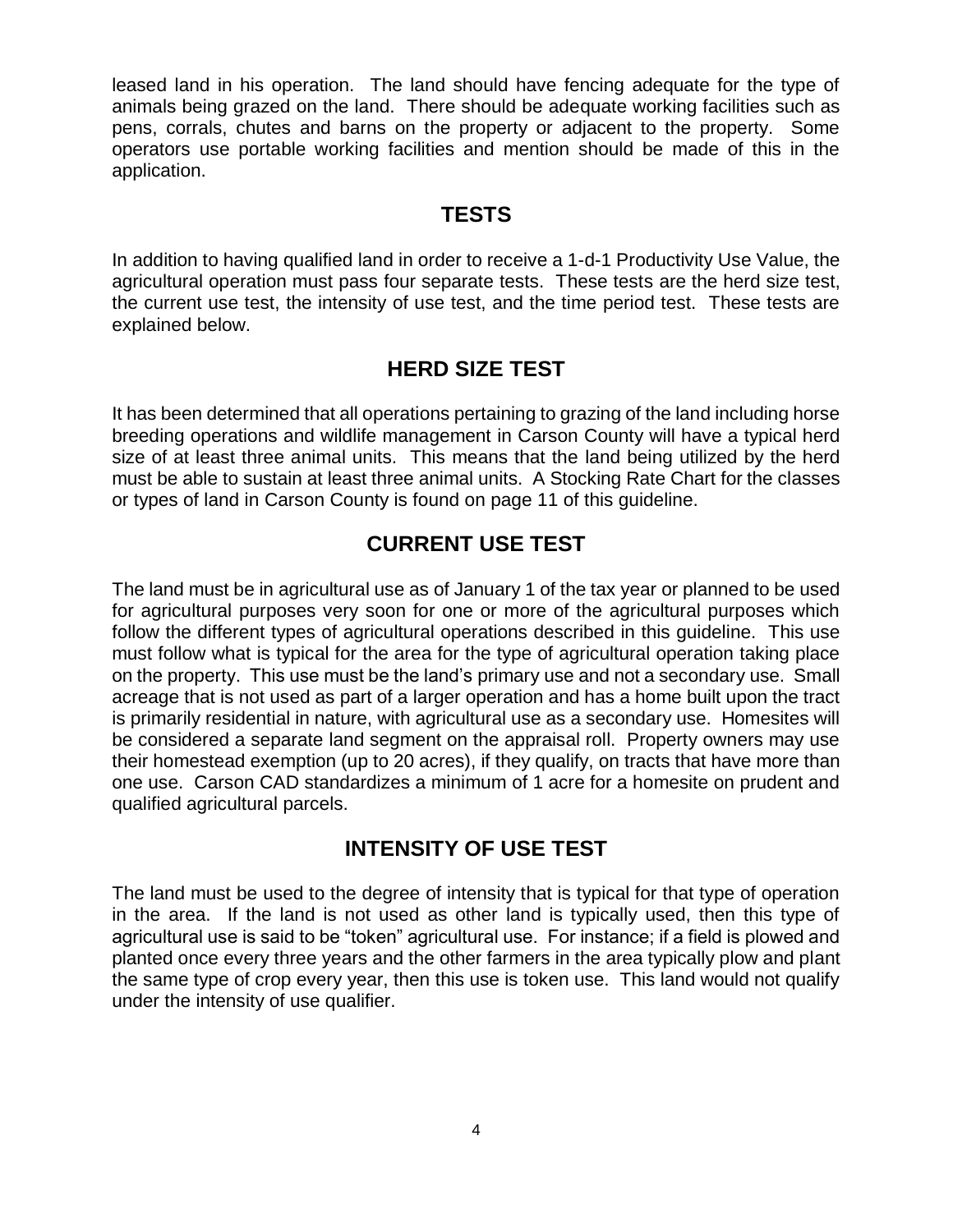#### **TIME PERIOD TEST**

According to state law, the land must have been used for five out of the past seven previous years for agricultural production. As long as agriculture was the principal use in the preceding years, the land qualifies even if that use did not meet the degree of intensity requirement in all or some of those years. For example; if applying for 1-d-1 Productivity Use appraisal for the 2017 tax year a property was used for agriculture for 2016, 2015 and not for 2014, then again in 2013 and 2012 and again was not used in 2011 and was used for agriculture in 2010, the land would pass the time period test. 2017 (or the current tax year) is not used in the time test and lapses of two years during the seven previous years are allowed.

#### **TYPES OF AGRICULTURAL OPERATIONS**

There are several types of typical agricultural operations in Carson County. Some of these operations include one or more type of operation. Agricultural operations include grazing operations, farming operations which includes tilling the soil, orchard operations, livestock breeding operations, exotic breeding and hunting operations and wildlife management operations. Each of these operations follows the same criteria for eligibility for 1-d-1 Productivity Use except for wildlife management. Wildlife management eligibility requirements will be covered under that section of this guideline. Many operations in Carson County have a combination of two or more of the listed operations. There may be variations of the types of agricultural operations listed or there may be "fad" agricultural operations added when that type of "fad" operation becomes a typical agricultural operation for Carson County.

#### **COW AND CALF GRAZING OPERATIONS**

This type of operation is the most commonly found agricultural operation in Carson County. The operators of cow and calf grazing operations are in the business of raising beef for sale to either processors or other operators as breeding stock. These include purebred operations as well as the commercial breeder who sells calves to the local livestock markets. Typical requirements in Carson County include at least 3 animal units which may include cows and bulls of breeding age that are bred annually. Some small operators may lease or borrow a bull to impregnate their cows rather than keeping a bull year round. One cow and calf pair or a mature breeding age cow is considered to be equivalent to one animal unit. Please refer to the Animal Unit Equivalency Chart on page 12 of this guideline for a complete list of animals.

#### **STOCKER AND FEEDER CALF OPERATIONS**

This operation is in the business of raising beef for processors or for the feedlot. This operation involves acquiring calves at a certain weight from cow and calf operators or the livestock auction and raising the calves until they grow large enough for the feedlot or for slaughter or are sold as replacement breeding heifers. Both heifers and steer calves are found in these types of operations with steers being the most common sex when sold for slaughter or to a feedlot. One animal unit is equal to two calves. A typical operation in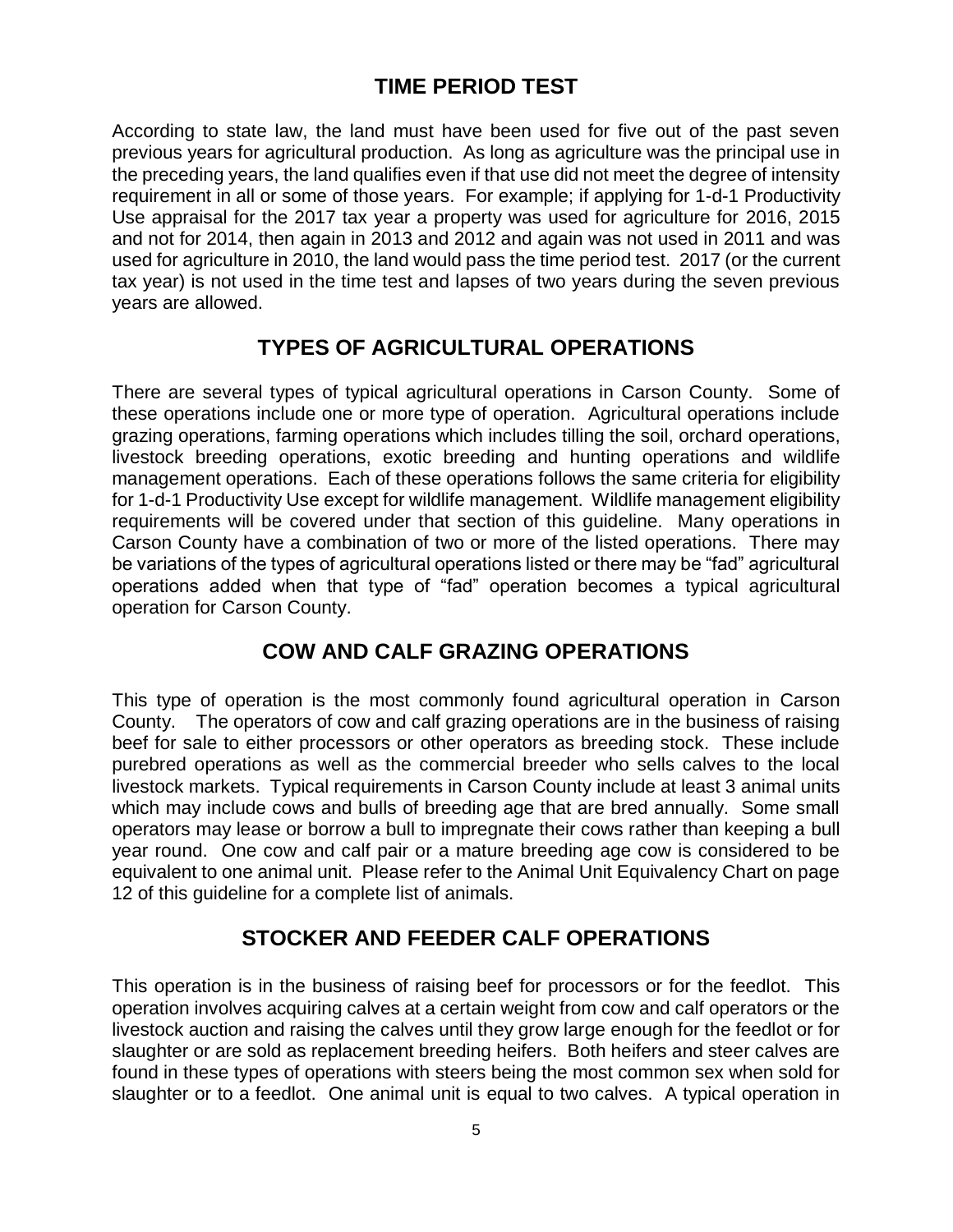Carson County will include a minimum of five stocker or feeder calves. Cattle used for "cutting" or "roping" are considered as used for recreational purposes and do not qualify.

#### **SHEEP OPERATIONS**

This operation is in the business of providing two products. These products are wool, which is produced from the fleece of the animal, and meat being either lamb or mutton. Sheep operations may be purebred or commercial in nature. A commercial operation would not require any particular breed and may be in the business of meat production only. Purebred operations are normally in the business of producing wool, meat or animals to sell to other producers as breeding stock. A typical flock in Carson County will consist of at least 5 head of ewes and at least one ram. One animal unit of sheep is equal to five head of ewes or rams.

#### **GOAT OPERATIONS**

This operation is in the business of producing primarily three products being mohair, meat, and milk. Typical mohair production is usually limited to the Angora breed, although there has been some Cashmere goat breeding in the area which may be sheared for their hair. The Nubian and other similar breeds are milk producers. This milk is sold for human consumption or fed to orphan goats or sheep. Most other breeds are involved in the production of meat called cabrito which is the meat from a young kid goat. This breed of milk goat is usually referred to as Spanish Goats. The Boer Goat breed from South Africa has recently been introduced as a meat producer. This breed has been interbred with many of the Spanish as well as the Nubian goat herds in the area to increase the size of the animals. There are some producers that breed the pure Boer Goats for sale to other producers for breeding. A typical flock of goats consists of at least 5 breeding age animals with at least one billy (sire) goat. One animal unit is equal to six head of goats. Miniature goats also follow the same guidelines as regular goats but the animal unit basis is different from regular goats. See the Animal Unit Equivalency Chart on page 12 in this guideline.

#### **HORSE OPERATIONS**

This type of operation is usually limited to breeding operations. A breeding operation involves having brood mares and either a stud (stallion) on location or using artificial insemination for breeding the mares. This type of operation may involve intensive training of colts or fillies. The operation may involve any number of breeds and is not limited to only Thoroughbred or Quarter Horse breeds. Typical pastures are of the improved variety such as coastal Bermuda grass. A mature horse of breeding age is equivalent to 1.25 animal units. At least 3 head of breeding age mares are required to be considered a typical horse breeding operation in Carson County. Supplemental feeding is a given fact of a breeding horse operation. Donkeys, mules and burros are also included under horse operations and the same guidelines pertain to these animals. Miniature or dwarf horses also fall under these guidelines but do not follow the same animal unit basis as a regular horse or donkey. See the Animal Unit Equivalency Chart on page 12 in this guideline. Horses stabled and/or used strictly for pets or recreational purposes do not qualify for agricultural use. However, horses that are pastured may qualify as long as they meet the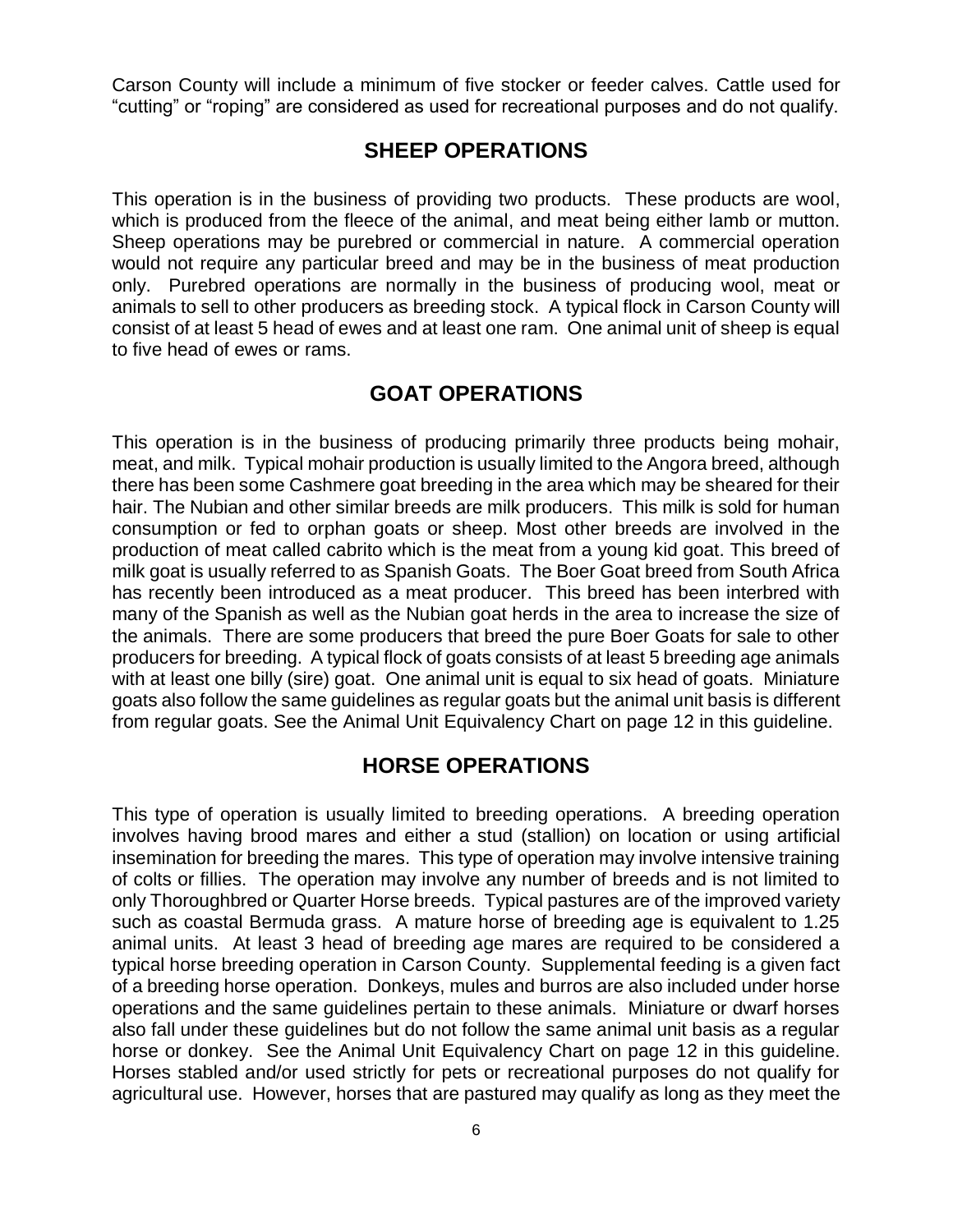minimum herd size of 3 head along with the proper stocking rates based on the land size of the improved pasture.

#### **EXOTIC ANIMAL OPERATIONS**

This type of operation involves the raising of deer, antelope, emus, ostriches, and any other breed of animal that is not native to Texas. Some exotic animal operations supply meat for consumption or leather or plumage for clothing or industrial use. Some byproducts of exotic animals are used in cosmetics or for medicinal purposes. Some exotic animal operations supply animals for breeding purposes. Most typical of the exotic animal operations in Carson County are hunting operations. This type of operation, depending on the type of animals, usually requires a seven to eight foot fenced perimeter. An animal unit for this type of operation depends on the size of animal being raised. Many of the exotic deer species will follow the same per unit size as our native Whitetail deer. An Animal Unit Equivalency Chart with many of the exotic animals typically raised in Carson County is found on page 12 in this guideline.

#### **CROPLAND OPERATIONS**

Cropland operations can be classed as small grain crops, sorghum hay, improved pasture hay, and row crop. The most common type of cropland operation in Carson County is the small grain and sorghum hay. These two types of operations usually are a part of a grazing operation but not in all cases. Improved pasture land is usually improved with a permanent grass such as Coastal Bermuda or Klein Grass. This type of land is usually baled in the spring and early summer if irrigation is not available. If the land is irrigated, the land may be baled until early fall. Cropland in Carson County requires supplemental fertilization and is usually a part of the typical operator's farming operation. Much of the land that is not irrigated is grazed during part of the year, usually during the winter months. Small grain and sorghum hay operators will normally plant their fields on an annual basis and combine the grain or bale hay for at least one cutting. Landowners should follow practices that are typical for Carson County. The same qualifications for 1-d-1 Productivity apply to cropland operations. Row crop farming is done on a very limited basis in Carson County. The types of crops planted in row crop farming are usually milo and hygear. Rarely other crops such as peanuts may be planted. A typical size field in Carson County has a minimum of five acres.

#### **ORCHARD/VINEYARD OPERATIONS**

These operations are in the business of cultivating and growing of trees and/or grapevines that produce crops of fruits and/or nuts which are sold commercially. Typical orchards are either pecan or peach. Vineyards typically produce grapes. Land used for these types of agricultural purposes has a regular schedule for erosion control, insect/pest control, fungus control, fertilizing, weed/brush control, pruning, watering and harvest. The ground under the trees and vines is closely mowed. Orchards must be planted in a grid pattern. This operation can yield abundant harvests off small acreage. The typical minimum size for an orchard or vineyard operation is three acres.

#### **TRUCK FARMING OPERATIONS**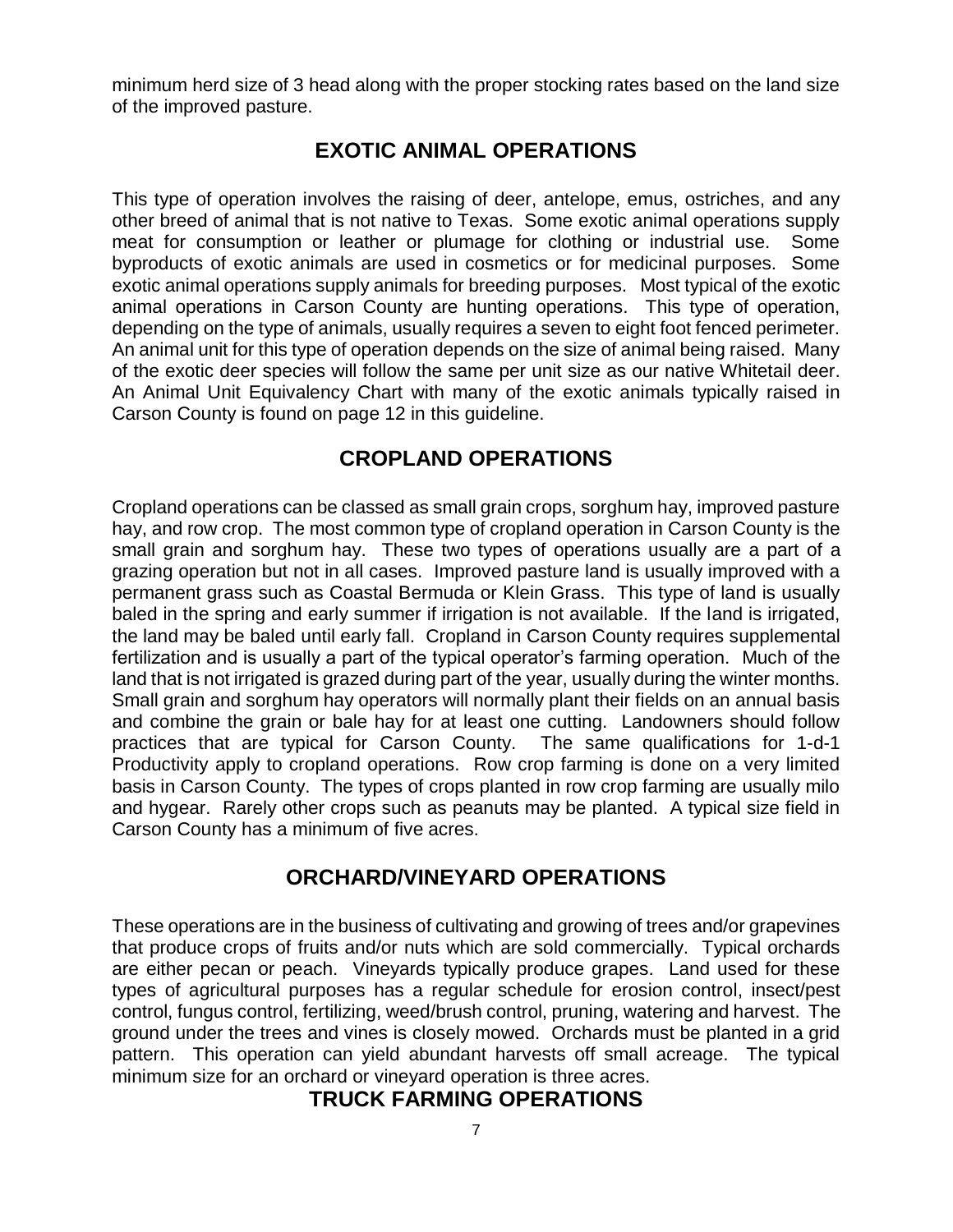This type of operation is in the business of cultivating the soil for planting vegetables. This type of operation depends on a good source of water for irrigation purposes. It is typical for this type of operation to utilize some type of irrigation system. There are some types of crops such as okra that do well in dry land areas and may not require irrigation so each operation should be considered separately. Examples of crops grown in truck farming operations include tomatoes, squash, potatoes, peppers, carrots and many other varieties of vegetables. A minimum size of three acres is considered typical for this type of operation.

#### **BEEKEEPING/APICULTURE OPERATIONS**

Beekeeping practices involve the use of the land to raise or keep bees for pollination or for the production of human food or other tangible products having a commercial value. Products produced from this agricultural endeavor include honey and beeswax. Typical management practices include hive structure maintenance, monitoring bee health, providing supplemental food, controlling pests, and harvesting products. A colony means the hive and its equipment and appurtenances including bees, comb, honey, pollen, and brood.

- The land dedicated for beekeeping must be no less than 5 acres and no more than 20 acres.
- Carson County requires a minimum of 6 colonies/hives on the first 5 acres. For each additional 2.5 acres, 1 additional colony/hive is required. The maximum 20 acres needs a minimum of 12 hives.
- Hives must be maintained and kept alive and on site at least 7 months of the year.
- Flowering plants must be planted to support hives if the hives are in areas where there is limited vegetation that requires pollination.

#### **GOVERNMENTAL PROGRAMS**

Currently, the only governmental program that will qualify for 1-d-1 Productivity on its own is the Conservation Reserve Program (CRP) ten year set aside program. This type of program is a federal program that allows producers to put cropland back into grassland. The land owner is paid to participate in this program. Other governmental programs such as brush or cedar control or crop subsidies are normal and prudent ranch maintenance and those programs alone with no other agricultural use are not considered a qualifying use. If entering into a governmental contract that requires a property to be idle for 2 or more years, then a copy of that contract must be provided to the Carson County Appraisal District along with the Application of 1-d-1 Agricultural Use Appraisal. When the contract expires, a new application must be submitted to show how the land currently qualifies for the agricultural appraisal.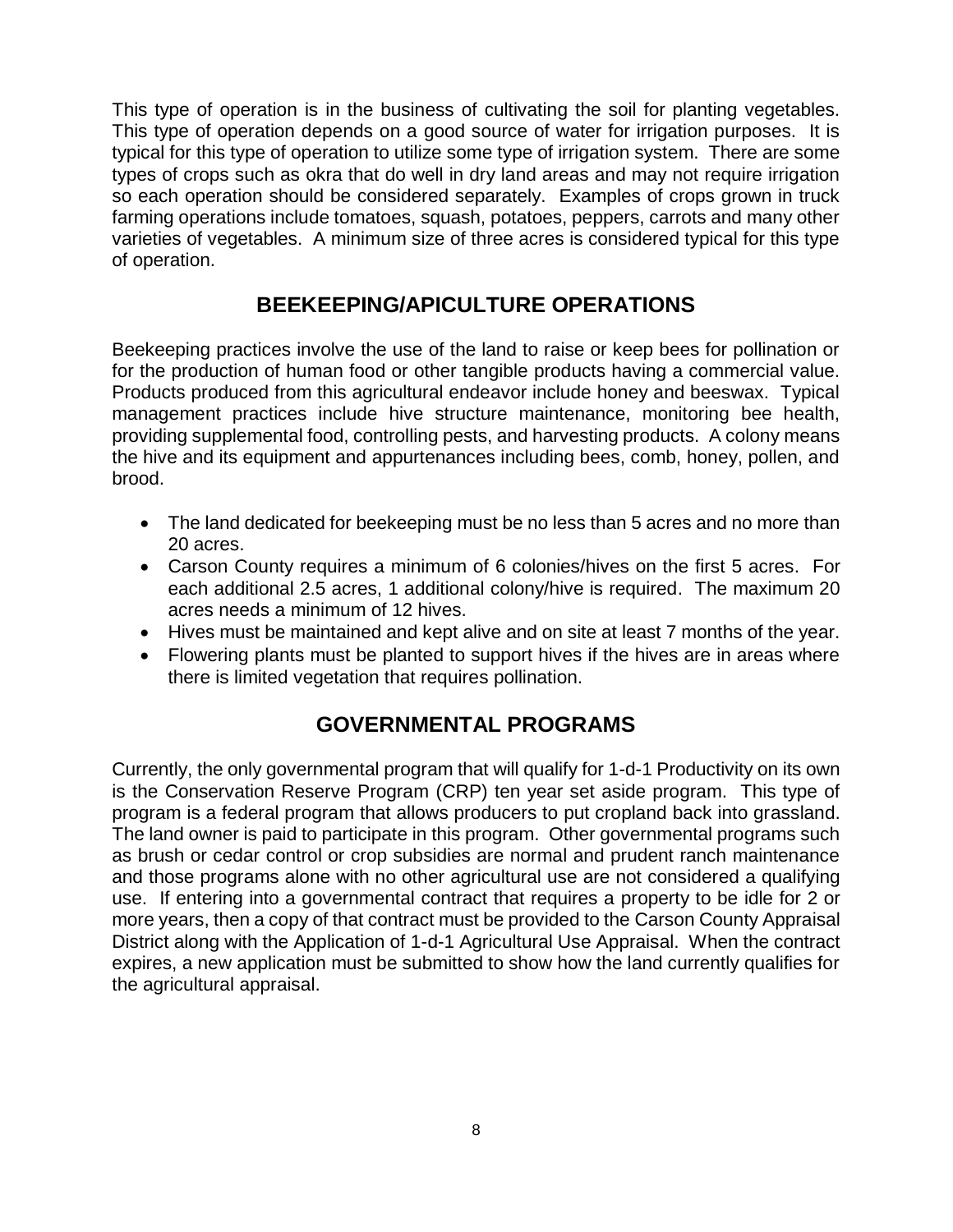#### **WILDLIFE MANAGEMENT OPERATIONS**

Wildlife Management is the latest major change to occur in 1-d-1 Productivity value in recent history. In 1991 the first wildlife management law was passed which allowed productivity appraisal for land used to manage indigenous wildlife. Implementation of this law was limited because of unanswered questions which may have jeopardized the land owners 1-d-1 Productivity valuation in some instances. In 1995, Texas voters approved Proposition 11, which amended the original Wildlife Management law and allowed landowners to implement the law without fear of penalty. The Comptroller of Public Accounts has published a brochure called Guidelines for Qualification of Agricultural Land in Wildlife Management Use. A copy of this publication is available at the Carson County Appraisal District. The comptroller's publication is to be followed for qualification of wildlife management land in Carson County.

In order for the property to begin receiving and 1-d-1 agricultural appraisal under the Wildlife Management guidelines, the property must already have a 1-d-1 agricultural valuation. The Carson County Appraisal District uses those guidelines as set out by the Texas Parks and Wildlife's *Wildlife Management Activities and Practices – Comprehensive Wildlife Management Planning Guidelines for the Edwards Plateau and Cross Timbers & Prairies Ecological Regions* in determining if a property qualifies.

For properties subdivided after January 1, 2001 from larger tracts already receiving the 1-d-1 or 1-d-1w agricultural appraisal, the Carson County Appraisal District has adopted the following *minimum* size requirements for wildlife management properties:

- 1) acreage to be dedicated to wildlife management 15 acres or 93.33%
- 2) acreage that lies within a qualifying wildlife property association 12 acres or 91.67%
- 3) acreage that is designated by the Texas Parks and Wildlife Department as habitat for an endangered species, a threatened species, or a candidate species, as determined by the Texas Parks and Wildlife Department – 11 acres or 90.9%

The appraisal district requires that property owners submit a written management plan completed on the form prescribed by the Texas Parks and Wildlife Department (TPWD) along with a new application for 1-d-1 agricultural appraisal in order to be considered to receive the 1-d-1 agricultural appraisal for wildlife management. A wildlife property association may prepare a single wildlife management plan, provided all required information is included for each tract of land in the wildlife management property association and the plan is signed by each landowner or an agent of the landowner designated in the manner required by Tax Code, Section 1.111.

The appraisal district requires that an annual report be filed showing how the wildlife management plan was implemented in any given year. The annual report shall be on the form prescribed by the TPWD and shall include supporting documentation on how the wildlife management plan was implemented. A wildlife management property association may file a single annual report, provided that report shows how the wildlife management plan was implemented on each tract of land in the wildlife management property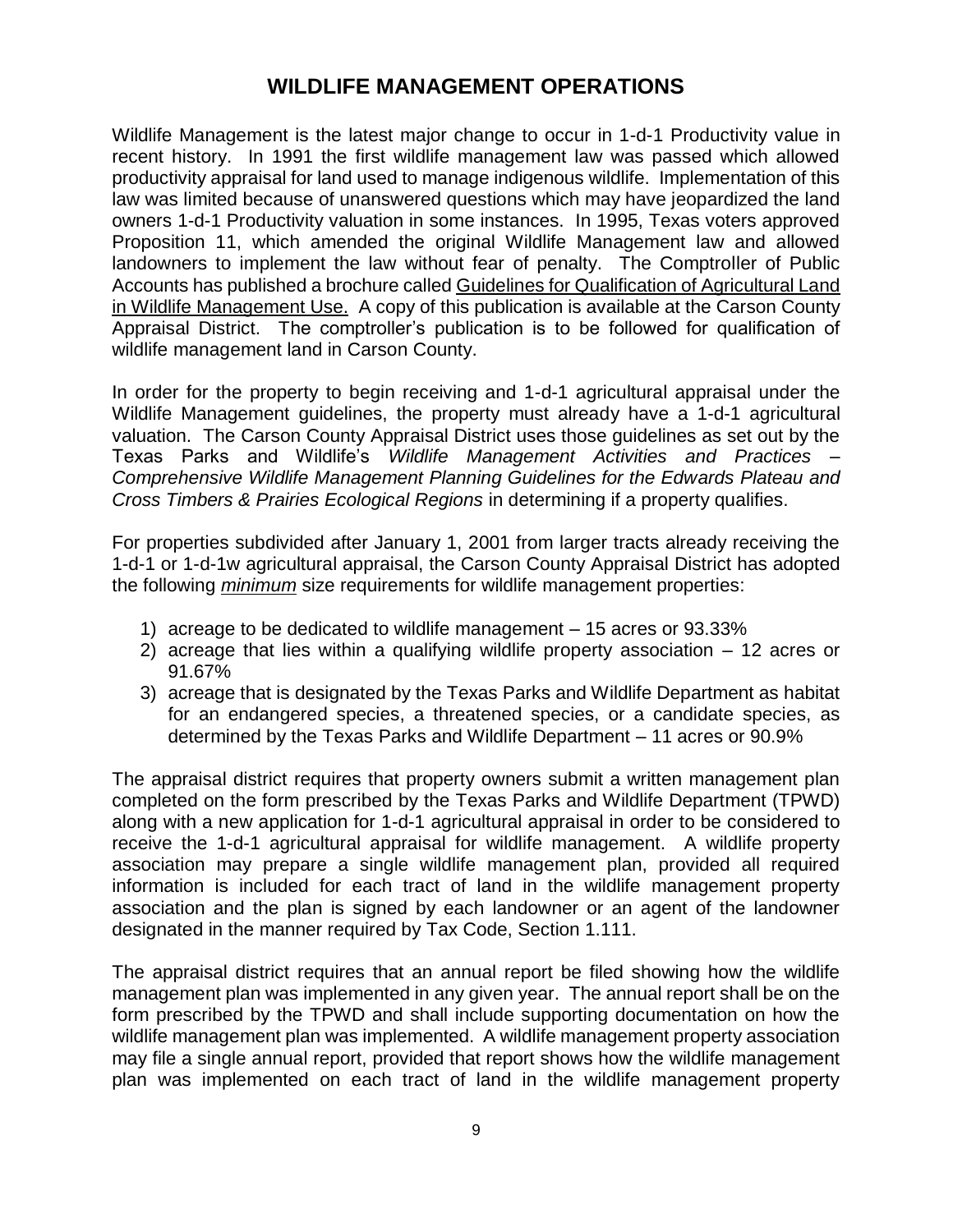association and the report is signed by each landowner or an agent of the landowner designated in the required by Tax Code, Section 1.111.

The property's agricultural value is treated the same as that of traditional 1-d-1 agricultural value.

#### **1-d-1 ROLLBACK TAX PENALTY**

Landowners need to be aware that if the use of land having 1-d-1 Productivity Value is changed to a non-agricultural use then a roll back tax may be imposed. The rollback tax is a penalty for taking the land out of agricultural production. Land that incurs a rollback tax will be back-taxed for up to five years, if it had productivity value for the full five years. When a rollback tax is initiated, the land is taxed on the difference between its productivity value and what it would have been taxed at its market value. For example, the rollback tax on one acre of land for one year would be calculated as follows:

1 Acre Market Value @ \$500 minus 1 Acre Ag Value @ \$65

 $=$  Value Difference of \$435 X (\$2.00 Tax Rate divided by 100)

Rollback Tax =  $$8.70 \times 5 \text{ years} = $43.50 \text{ per acre.}$ 

If the value difference and tax rate for all five years of the rollback period were the same, the total rollback tax for one acre of land would equal \$43.50 (plus 7% per annum interest). If a tract had more acres and this rollback tax applied to 25 acres, the total rollback tax on the 25 acres would be **\$1,088 (plus 7% per annum interest)**. This is a substantial amount of rollback tax. When applying for 1-d-1 Productivity Use, landowners need to be aware that if the use of the 1-d-1 Productivity land changes to a nonagricultural use they could incur a large rollback tax bill.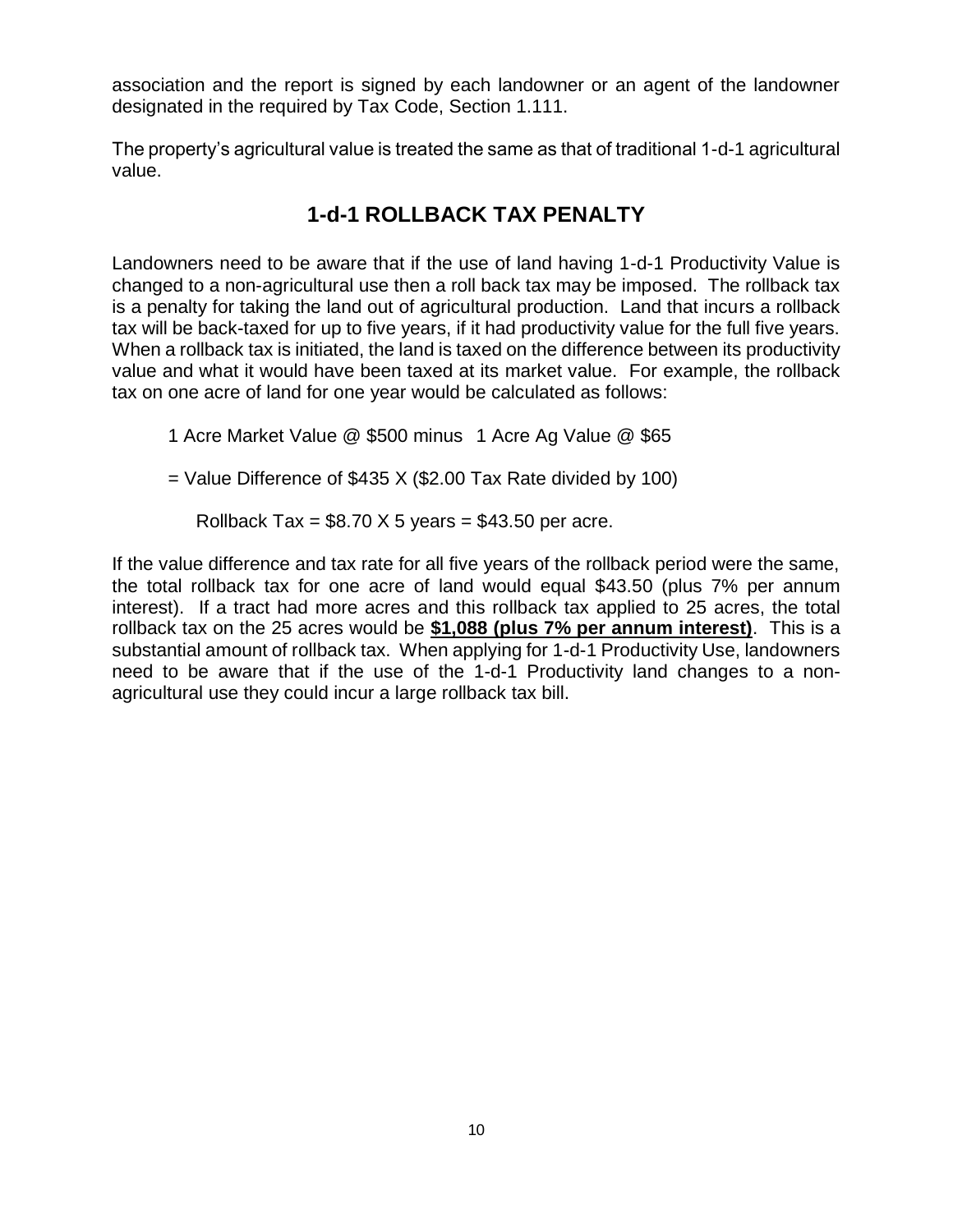### **STOCKING RATE CHART**

#### **LAND TYPE STOCKING RATE**

Cropland Grazing Sorghum Hay 1 Animal Unit to 4 to 6 Acres Improved Grasses (cleared land) 1 Animal Unit to 10 Acres Native Pasture (little or no brush) 1 Animal Unit to 25 - 30 Acres Native Pasture (heavy brush) 1 Animal Unit to 30 - 35 Acres Wheat Pasture/Corn 1 Animal Unit to 4 Acres dry Wheat Pasture/Corn 1 Animal Unit to 2 Acres Irrig.

These stocking ratios may be adjusted if land types overlap or soil types dictate a modification. These ratios are based on a typical rainfall year for the area.